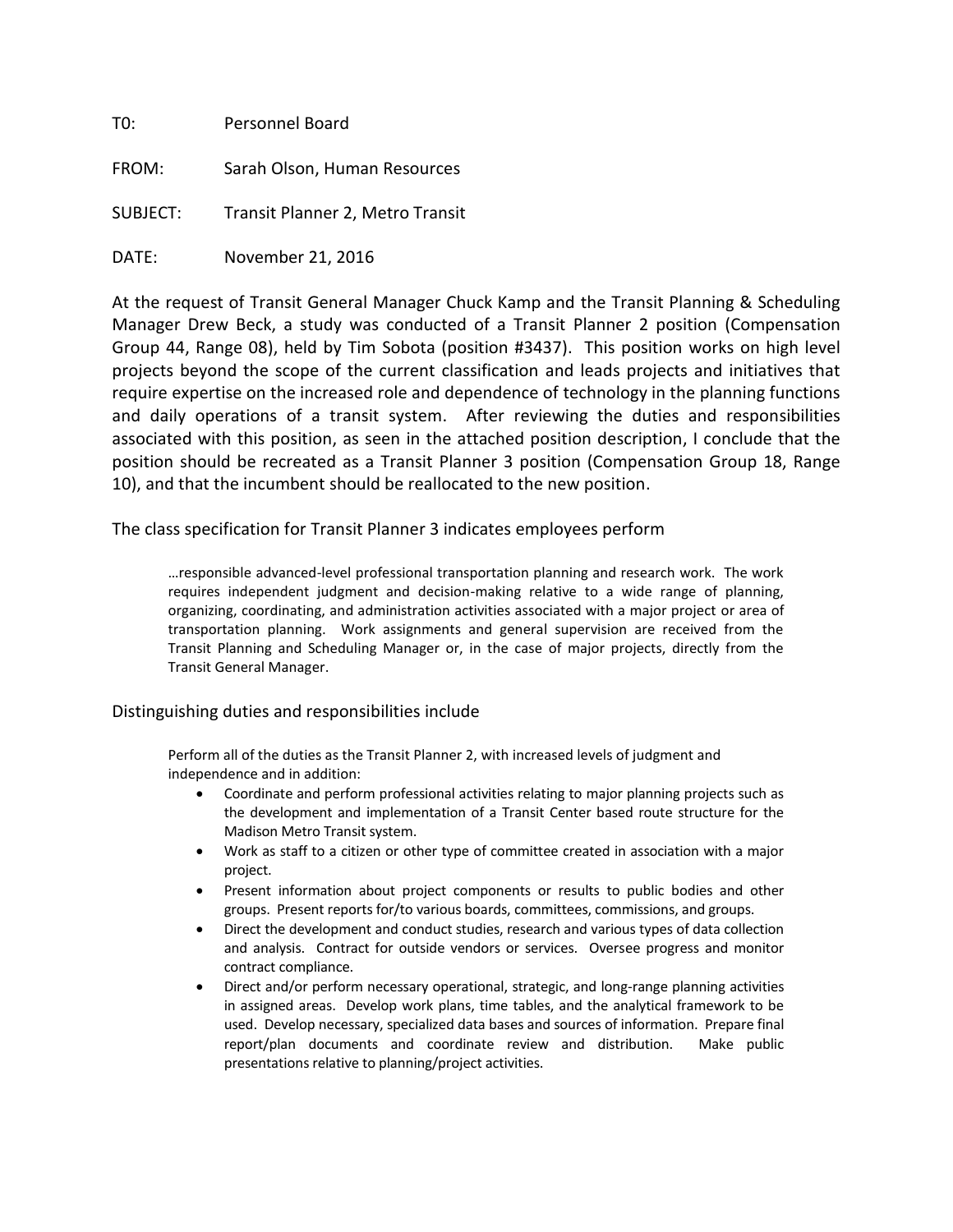This position reports directly to the Transit Planning & Scheduling Manager. The Planning section of Metro Transit consists of the Transit Planning & Scheduling Manager, Transit Schedule Planner, a Transit Assistant Schedule Planner, and three Transit Planner 2's, (one of which was just hired). Mr. Sobota is the most senior person in the Planning section and has a high technical skill which has contributed to him taking on more of a project management role and therefore, functioning at a Transit Planner 3 level.

Mr. Sobota was originally hired in August of 1998 as a Transit Planner 1. He promoted to a Transit Planner 2 in October of 2001. In the last two years, there has been an expansion of duties and responsibilities due to technology upgrades by Metro Transit. These technology upgrades include a real-time bus tracking system called Transitmaster, GTFS schedule files/City open data requirement, and Trapeze Blockbuster and Trapeze Ops, (Metro's scheduling and dispatching software). Planned upgrades will further expand the real-time system to include tracking of route detours and stop closures, and associated open data files with this information for public distribution. There is also an increase in the need for data analysis and presentation as Metro Transit transitions to enterprise databases to collect and store transit data as it relates to on-time performance, automated passenger counts and farebox activity. Mr. Sobota uses SQL-based data analysis and presentation tools such as SQL Server Management and Crystal Reports software for data analysis and presentation.The increase in data development correlates with the development and conducting of studies, research and various types of data collection and analysis found in the class specification for the Transit Planner 3.

Mr. Sobota also took a major initiative to research and implement a hardware maintenance project using the Transitmaster customer support resources and in coordination with Metro shop staff, to help resolve an ongoing failure with the wireless bus communication systems that dated back to 2014. This communication failure had been requiring significant staff resources to be spent performing manual updates on Transitmaster equipment, on a quarterly basis. Planned Transitmaster upgrades have also identified a greater role for Mr. Sobota to undertake in an active responsibility for performing portions of the acceptance testing and review of these products in coordination with Metro IT management staff. The project management of various upgrades involves such things as the development of a work plan, time tables, and the analytical framework to be used. The development of necessary, specialized data bases and sources of information and the preparation of final report/plan documents are all found in the Transit Planner 3 classification.

Mr. Sobota also attends Transitmaster User conferences and worked with Google maps to look at ways to standardize trip planning. He worked with Google in creating a webface to add detour alerts so the Public was given accurate real-time data. He regularly attends the Transit & Parking Commission meetings where he may attend to talk about route changes, ADA ridership concerns, and other transportation planning issues. When the Transit Scheduling & Planning Manager or the Transit General Manager cannot attend the City's Public Works meeting, Mr. Sobota will attend in their place to present Metro project updates to the Mayor and other Department Heads. Mr. Sobota submits review comments to the Planning Commission for new